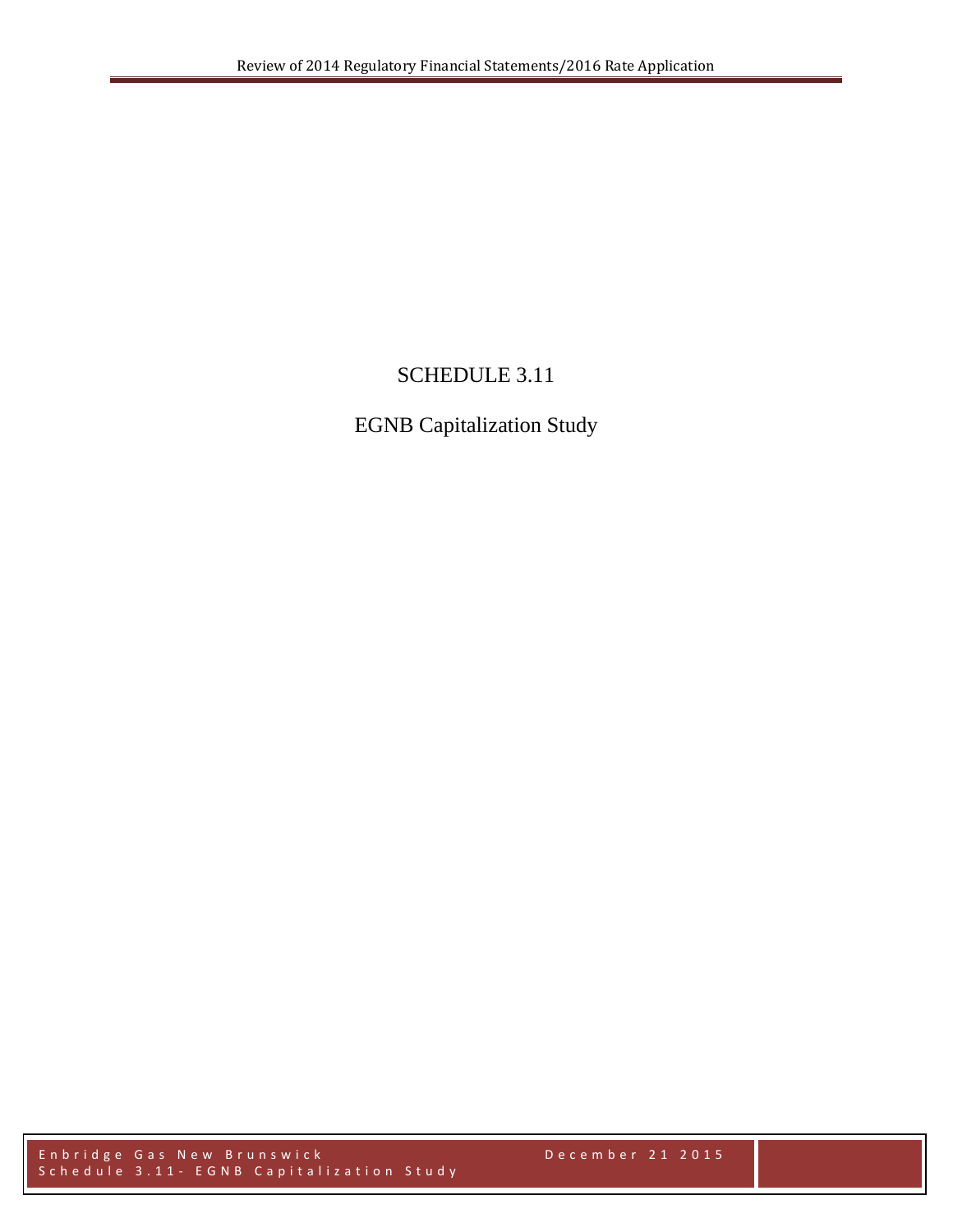

April 28, 2015

#### **Report in connection with Enbridge Gas New Brunswick Limited Partnership's (EGNB) Capitalization Study**

#### **To the Directors of EGNB**

We have performed the procedures agreed with you and enumerated below with respect to the EGNB's Capitalization Study for 2015 (Capitalization Study) which is to determine what Operating and Maintenance expenses (O&M) and or Cost Centres and percentages of those O&M expenses and or Cost Centres are to be capitalized to Property, Plant and equipment (PP&E) in accordance with US Generally Accepted Accounting Principles (US GAAP), set forth in the accompanying Schedule of Allocated Costs by Cost Centre for 2015. The procedures are summarized as follows:

- 1. Obtain EGNB's Capitalization Approach contained in the Capitalization Study and discuss the identified O&M expenses and Cost Centres with management to ensure completeness of the identified O&M expenses and Cost Centres identified on the Schedule of Allocated Costs by Cost Centre for 2015;
- 2. Agree the amount of each O&M and Cost Centre on the Schedule of Allocated Costs for 2015 to EGNB's Budget for 2015;
- 3. Check the mathematical accuracy of the amounts and percentages allocated to Capital and to Existing Customer Base on the Schedule of Allocated Costs for 2015;
- 4. For each amount of the 2015 budget allocated to Capital on the Schedule of Allocated Costs for 2015, through enquiry, obtain explanations from department managers by department and verify that these activities meet the definition of direct or indirect costs that are eligible to be capitalized under US GAAP sections 970-360-25-2 and 970-360-25-3 and test the mathematical accuracy of the supporting budget to the percentages allocated on the Schedule of Allocated Costs for 2015; and
- 5. For each amount of the 2015 budget allocated to Capital on the Schedule of Allocated Costs for 2015, we will assess the explanations obtained through enquiry with department managers of these budget amounts by department, Cost Centre and or activity and verify that the explanations provided for the underlying budget activities plausibly support the percentages on the Schedule of Allocated Costs for 2015.

As a result of applying the procedures shown above, we report our findings below:

a. With respect to item 1, we obtained EGNB's Capitalization Approach contained in the Capitalization Study and through discussion found the identified O&M expenses and Cost Centres identified on the Schedule of Allocated Costs by Cost Centre for 2015 to be complete.

"PwC" refers to PricewaterhouseCoopers LLP, an Ontario limited liability partnership.

*PricewaterhouseCoopers LLP*

*Summit Place, 1601 Lower Water Street, Suite 400, Halifax, Nova Scotia, Canada B3J 3P6 T: +1 902 491 7400, F: +1 902 422 1166, [www.pwc.com/ca](http://www.pwc.com/ca)*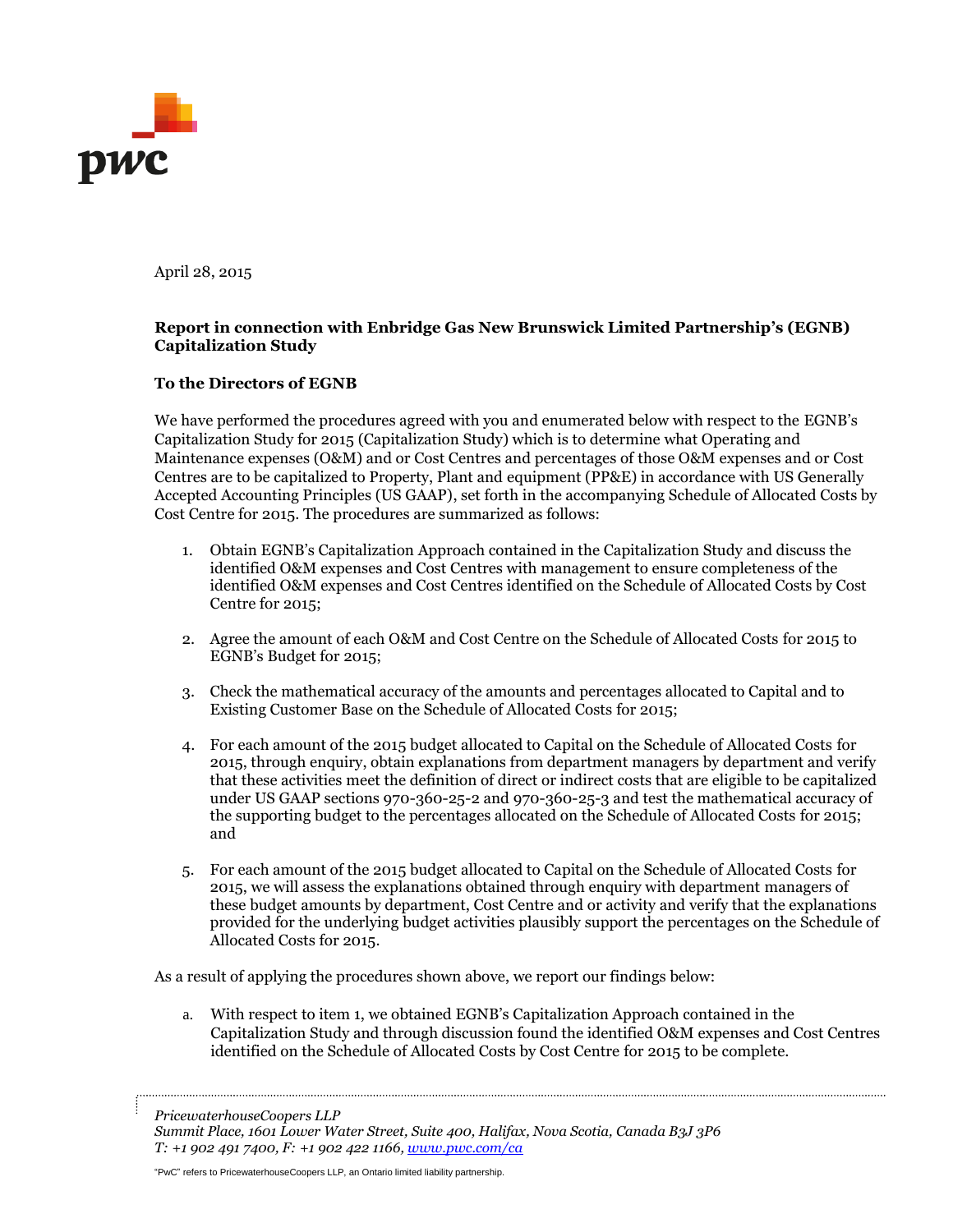

- b. With respect to item 2, we found that each O&M and Cost Centre on the Schedule of Allocated Costs for 2015 to be in agreement to EGNB's Budget for 2015.
- c. With respect to item 3, we found the amounts and percentages allocated to Capital and to Existing Customer Base on the Schedule of Allocated Costs for 2015 to be mathematically accurate.
- d. With respect to item 4, we found the explanations from department managers by department that the activities noted met the definition of direct or indirect costs that are eligible to be capitalized under US GAAP sections 970-360-25-2 and 970-360-25-3 and that the supporting budget to the percentages allocated on the Schedule of Allocated Costs for 2015 was mathematically accurate.
- e. With respect to item 5, we found explanations obtained through enquiry with department managers of these budget amounts by department plausibly support the percentages and amounts of the 2015 budget allocated to Capital on the Schedule of Allocated Costs for 2015.

These procedures do not constitute an audit of EGNB's Capitalization Study, we express no opinion on the Capitalization Approach. Had we performed additional procedures or had we made an examination of EGNB's Capitalization Study other matters might have come to our attention that would have been reported to you.

Our report is solely for your information to be used in connection with EGNB's Capitalization Study that is to be presented to the New Brunswick Energy and Utilities Board and is not to be used for any other purpose. Any use that a third party makes of this report, or any reliance or decisions made based on it, are the responsibility of such third party. We accept no responsibility for any loss or damages suffered by any third party as a result of decisions made or actions taken based on this report.

Pricewaterhouse Coopers LLP

**Chartered Accountants**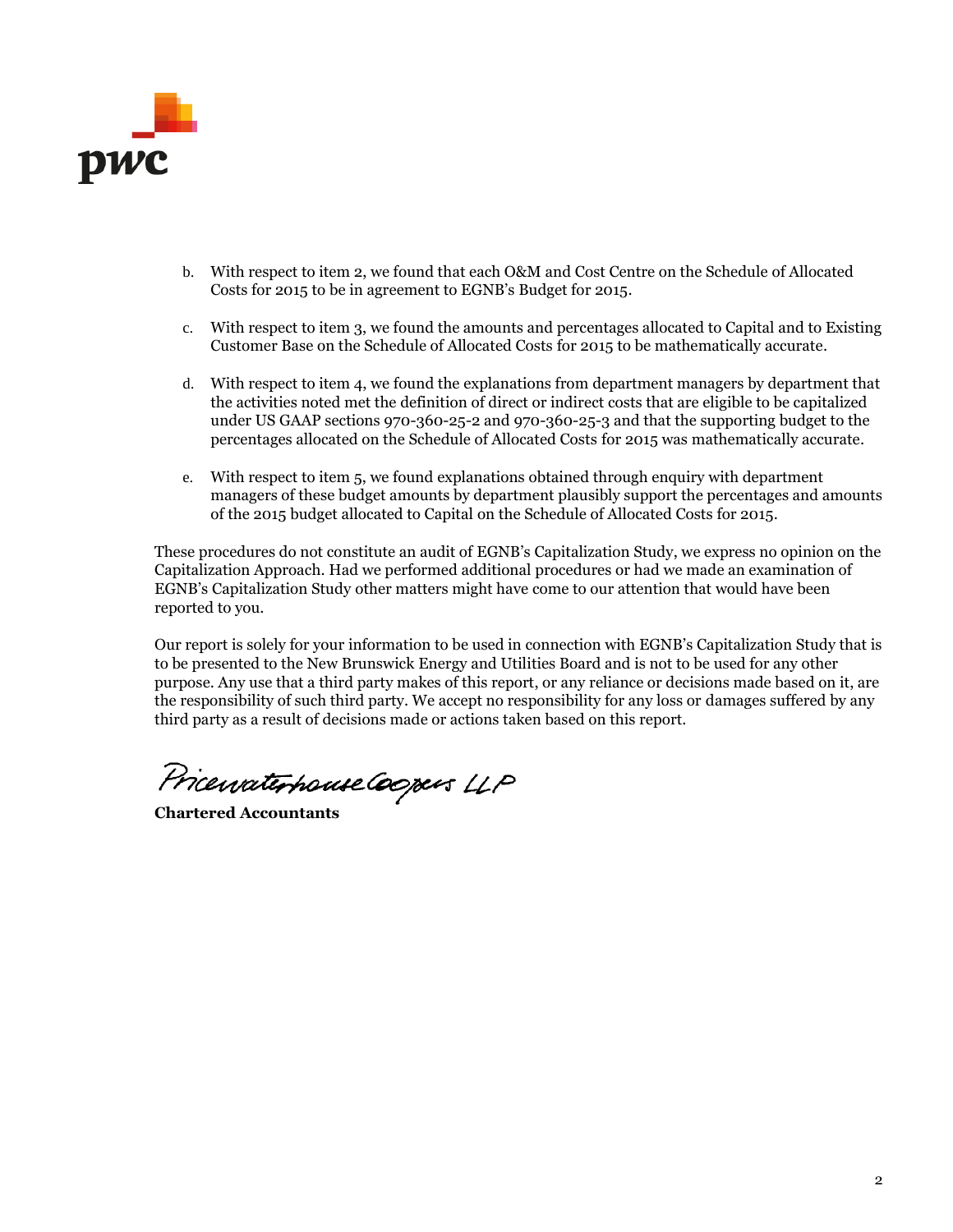| 1<br>$\overline{2}$<br>3 | <b>Enbridge Gas New Brunswick ("EGNB")</b><br><b>Capitalization Study Update</b><br>2015       |
|--------------------------|------------------------------------------------------------------------------------------------|
| 4                        | <b>Analysis and Methodology</b>                                                                |
| 5                        | In July 2010, Management undertook a study of EGNB's Operating and Maintenance                 |
| 6                        | ("O&M") expenses. The study was done to understand the drivers of O&M costs and to             |
| 7                        | establish the appropriateness and rates used to capitalize portions of these costs. In cases   |
| 8                        | where the costs were not easily segregated, reasonable allocators were established. Costs were |
| 9                        | then allocated to three categories: "Capital", "Customer/Industry Growth", and "Existing       |
| 10                       | Customer Base".                                                                                |
| 11                       | In an effort to transition to a cost of service environment, EGNB ceased capitalizing its O&M  |
| 12                       | to "Customer/Industry Growth" commencing January 1, 2012. In the 2012 Budget, O&M was          |
| 13                       | allocated to the remaining two categories: "Capital" and "Existing Customer Base".             |
| 14                       | In April 2012, EGNB conducted a review of the 2010 Capitalization study and updated the        |
| 15                       | study to discontinue the capitalization of O&M to "Customer/Industry Growth" to align with     |

2014 by the New Brunswick Energy and Utilities Board (NBEUB).

 In February 2015, EGNB revised the 2013 Capitalization study to capture operational changes reflected in the 2015 budget. The February 2015 study has resulted in the overall decrease in capitalization percentage. The methodology for allocating O&M costs has remained consistent with the capitalization study prepared in 2013.

the budget as well as adjust the capitalization percentage rates applied to cost centres where

In May 2013, EGNB revised the 2010 Capitalization study to capture operational changes

reflected in the 2013 budget. The May 2013 study resulted in some adjustments to

capitalization percentages, however the methodology for allocating O&M costs has remained

consistent with the prior capitalization study which was approved in Matter 225 on April 17,

necessary.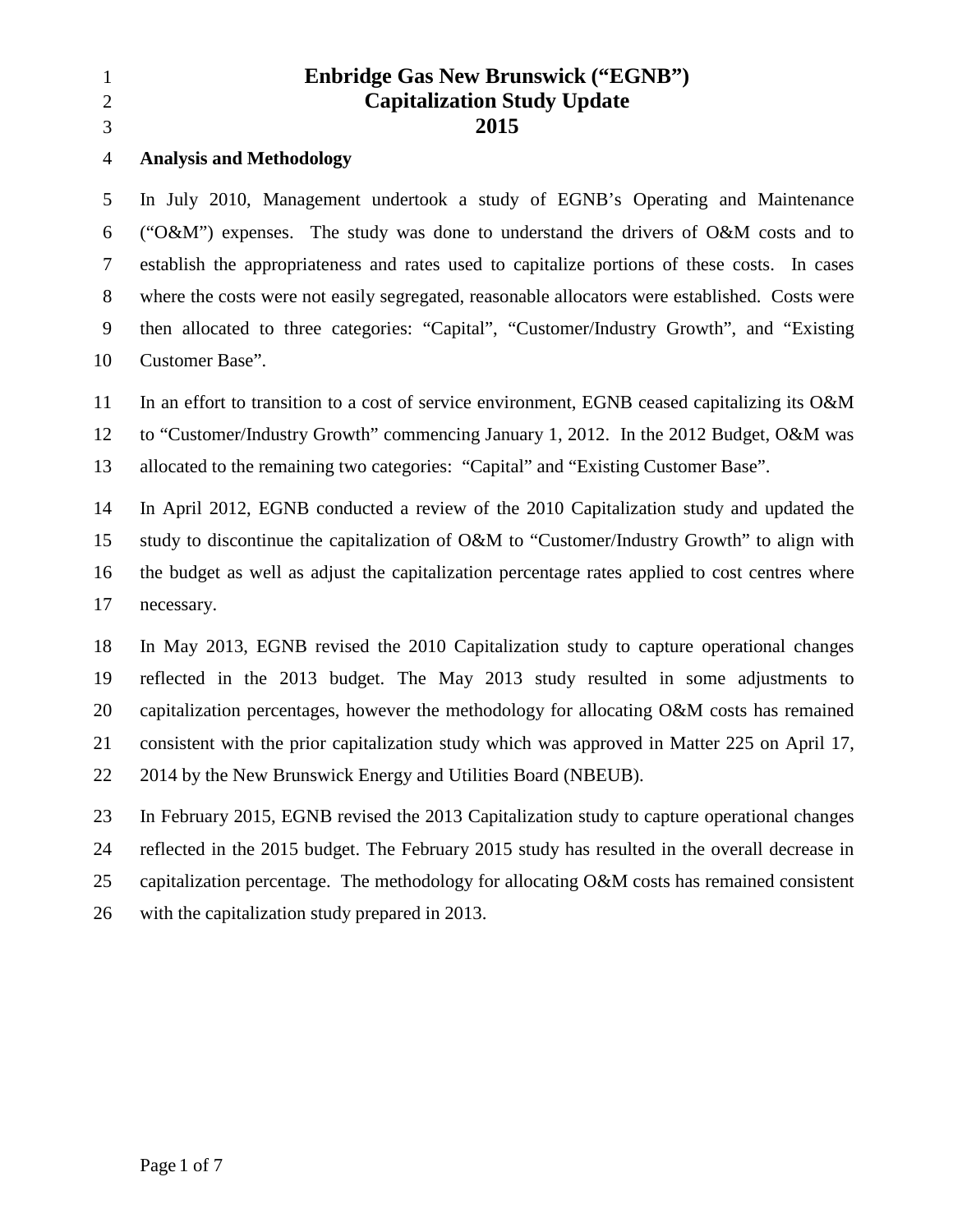## Table 1

- **Enbridge Gas New Brunswick**
- **Capitalization Study Update 2015 Summary**
- 

| 4 |                                          |                | <b>Capitalization</b>     | <b>Expense</b>                                     |        | <b>Employees</b><br>by Dept |                  |
|---|------------------------------------------|----------------|---------------------------|----------------------------------------------------|--------|-----------------------------|------------------|
| 5 | <b>Department Name</b>                   | Cost<br>Centre | % Allocated to<br>Capital | % Allocated to<br>Existing<br><b>Customer Base</b> | Total  | 2015                        | 2015 EUB Budget  |
| 6 | Sales                                    | 25330          | 69.6%                     | 30.4%                                              | 100.0% | 6                           | \$<br>547,993    |
|   | Marketing                                | 25332          | 87.6%                     | 12.4%                                              | 100.0% | $\Omega$                    | \$<br>617,596    |
|   | Work Management Center & Attachment      | 25337          | 34.6%                     | 65.4%                                              | 100.0% | 10                          | \$<br>581,809    |
|   | <b>Fleet &amp; Facilities</b>            | 25350          | 23.5%                     | 76.5%                                              | 100.0% | $\Omega$                    | \$<br>1,198,978  |
|   | <b>Construction &amp; Maintenance</b>    | 25351          | 9.9%                      | 90.1%                                              | 100.0% | 18                          | \$<br>1,756,080  |
|   | <b>Planning &amp; Technical Services</b> | 25352          | 37.6%                     | 62.4%                                              | 100.0% | 8                           | \$<br>719,318    |
|   | Service & Inspection                     | 25353          | 22.7%                     | 77.3%                                              | 100.0% | 15                          | \$<br>955,293    |
|   | Engineering QA                           | 25354          | 14.1%                     | 85.9%                                              | 100.0% | 3                           | \$<br>396,607    |
|   | Regulatory                               | 25361          | 0.0%                      | 100.0%                                             | 100.0% | $\overline{0}$              | \$<br>948,500    |
|   | <b>Customer Care</b>                     | 25362          | 2.5%                      | 97.5%                                              | 100.0% | 4                           | \$<br>1,224,557  |
|   | Upstream                                 | 25363          | 0.0%                      | 100.0%                                             | 100.0% | $\Omega$                    | \$<br>123,576    |
|   | Step 1: average                          |                | 23.7%                     | 76.3%                                              | 100.0% | 64                          | \$<br>9,070,307  |
| П |                                          | 25312          | 14.0%                     | 86.0%                                              | 100.0% | $\overline{7}$              | \$<br>1,492,882  |
|   | <b>Finnancial Reporting</b>              | 25311          | 23.7%                     | 76.3%                                              | 100.0% | 20                          | \$<br>1,084,856  |
|   | Corporate Admin                          | 25313          | 23.7%                     | 76.3%                                              | 100.0% | $\mathbf 0$                 | \$<br>544,565    |
|   | Step 2: average                          |                | 22.5%                     | 77.5%                                              | 100.0% | 91                          | \$<br>12,192,609 |
|   | Human Resources                          | 25320          | 25.8%                     | 74.2%                                              | 100.0% | $\mathbf 0$                 | \$<br>2,575,953  |
|   | Step 3: average                          |                | 23.1%                     | 76.9%                                              | 100.0% | 91                          | \$<br>14,768,562 |
|   | Communications                           | 25329          | 23.1%                     | 76.9%                                              | 100.0% | $\Omega$                    | \$<br>184,191    |
|   | Corporate Management                     | 25300          | 23.1%                     | 76.9%                                              | 100.0% | 6                           | \$<br>1,132,902  |
|   | <b>Totals</b>                            |                | 23.1%                     | 76.9%                                              | 100.0% | 97                          | \$16,085,655     |
|   |                                          |                |                           |                                                    |        |                             |                  |
|   | <b>SMG</b>                               |                | % Allocated to<br>Capital | % Allocated to<br>Existing<br><b>Customer Base</b> | Total  | 2015                        | 2015 EUB Budget  |
|   | Distribution Operations                  |                | 18.7%                     | 81.3%                                              | 100.0% | 44                          | \$<br>3,827,298  |
|   | <b>Customer Experience</b>               |                | 17.1%                     | 82.9%                                              | 100.0% | 14                          | \$<br>3,005,345  |
|   | Marketing & Sales                        |                | #REF!                     | #REF!                                              | #REF!  | 6                           | \$<br>1,349,780  |
|   | Finance & Control                        |                | 18.3%                     | 81.7%                                              | 100.0% | 27                          | \$<br>3,245,878  |
|   | Human Resources & Regulatory             |                | 18.9%                     | 81.1%                                              | 100.0% | $\mathbf 0$                 | \$<br>3,524,453  |
|   | <b>Management Group</b>                  |                | 23.1%                     | 76.9%                                              | 100.0% | 6                           | \$<br>1,132,902  |
|   | <b>Totals</b>                            |                | #REF!                     | #REF!                                              | #REF!  | $\overline{97}$             | \$<br>16,085,655 |

As in previous capitalization studies, Cost Centres have been broken down into four steps.

## **Step 1:**

 Managers of cost centres included in the first level completed forms to allocate O&M costs into the two categories identified above; costs that could be easily identified were allocated accordingly, and other costs were determined based on logical allocators (eg. employee time). (Appendix A)

These cost centres were:

• Sales

- 11 Marketing
- 12 Work Management Center and Attachment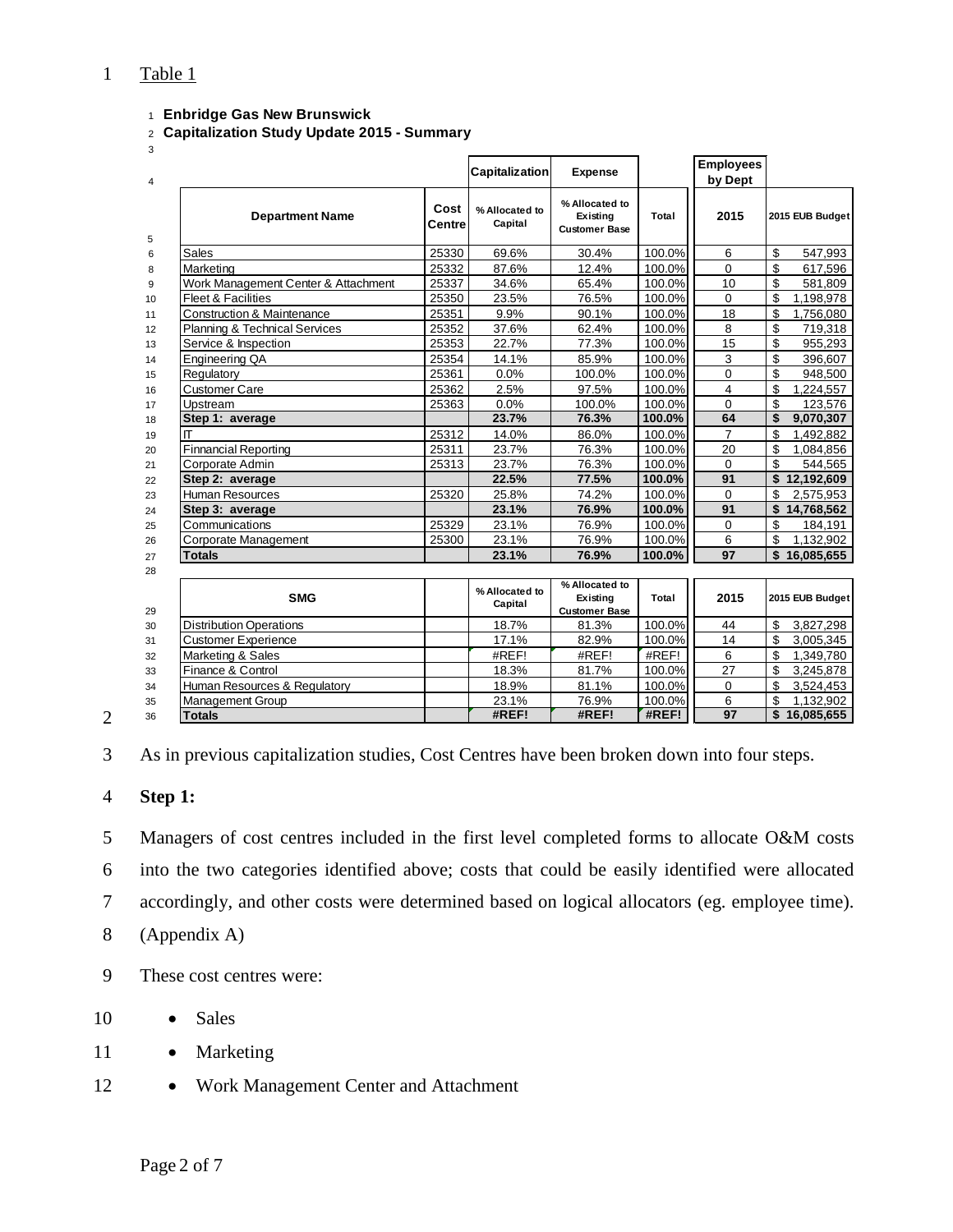| 1              | <b>Fleet and Facilities</b>                                                                    |
|----------------|------------------------------------------------------------------------------------------------|
| 2              | <b>Construction and Maintenance</b>                                                            |
| 3              | Planning and Technical Services<br>$\bullet$                                                   |
| $\overline{4}$ | Service and Inspection                                                                         |
| 5              | Engineering QA<br>$\bullet$                                                                    |
| 6              | Regulatory                                                                                     |
| 7              | <b>Customer Care</b>                                                                           |
| 8              | Upstream                                                                                       |
| 9              | Step 2:                                                                                        |
| 10             | Cost centres (IT, Financial Reporting, and Corporate Administration) whose main function is    |
| 11             | to provide support or service to other departments must allocate costs based on the results of |
| 12             | the "front line" cost centres.                                                                 |
| 13             | IT was allocated to the two categories using the results from all other cost centres,          |
| 14             | which were then prorated by the number of computers per cost centre. A circular                |
| 15             | reference is created for departments in Levels 3 and 4, which was refined several times        |
| 16             | until all cost centres achieved a 100% total allocation.                                       |
| 17             | Financial Reporting was allocated to the two categories based solely on the weighted           |
| 18             | average of the Level 1 results (weighted by 2015 forecast dollars).                            |
| 19             | Corporate Administration was allocated among the two categories based on two                   |
| 20             | methods; weighted average of Level 1 cost centers by 2015 forecast dollars, and                |
| 21             | weighted average of Level 1 cost centres by number of employees, depending on which            |
| 22             | driver for the costs was determined to be appropriate.                                         |
| 23             | Step 3:                                                                                        |
| 24             | Human Resources was allocated by using the total salaries in the cost centres in Levels        |
| 25             | 1 & 2 and applying the allocations for the respective cost centres, and taking an overall      |
| 26             | weighted average of the two categories.                                                        |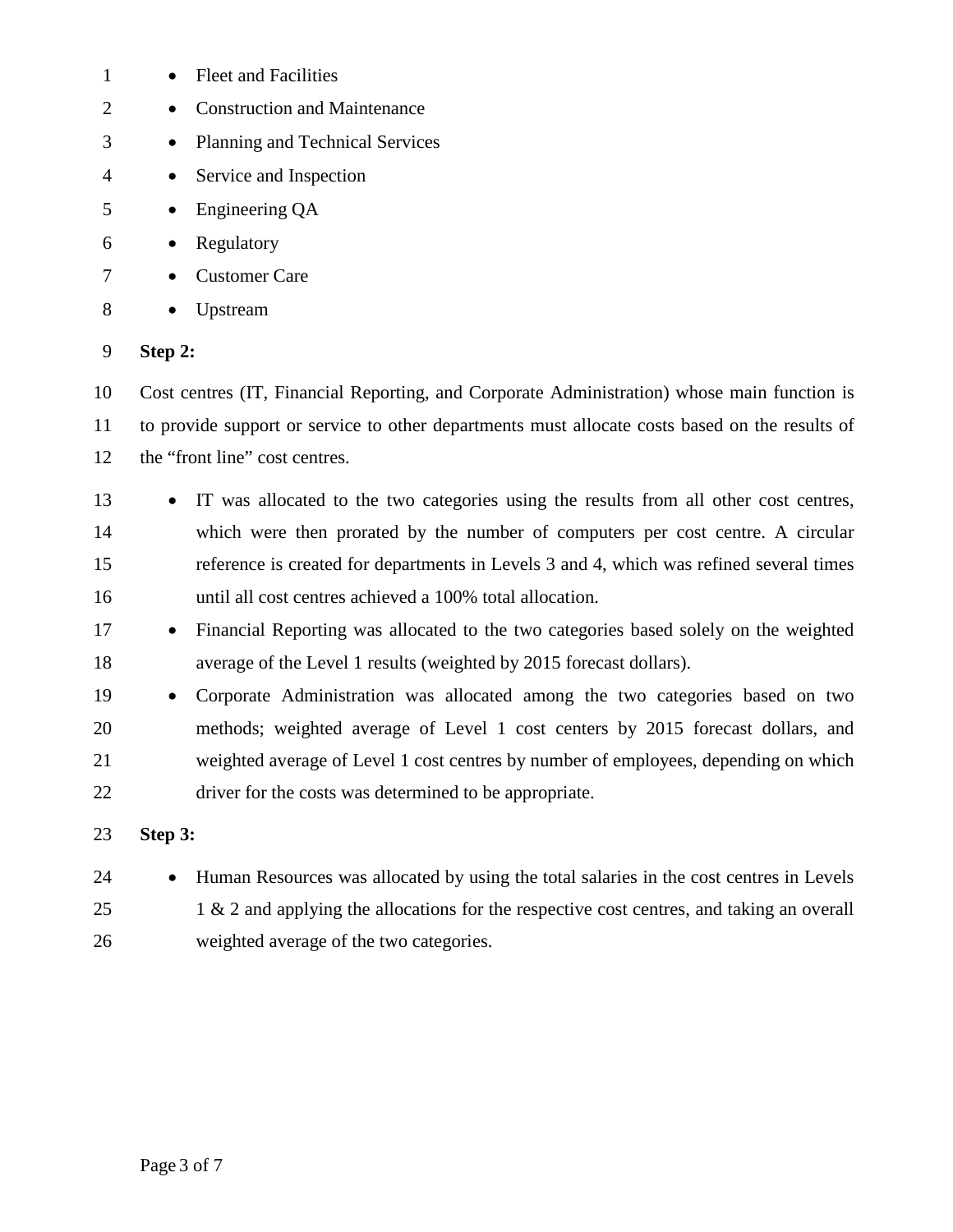# Table 2

#### **Enbridge Gas New Brunswick**

**Capitalization Study Update 2015 - Human resrouces**

| 4  |                                          |                |                            | <b>Capitalization %</b> | <b>Expense %</b>                                   |        |
|----|------------------------------------------|----------------|----------------------------|-------------------------|----------------------------------------------------|--------|
| 5  | <b>Department Name</b>                   | Cost<br>Centre | <b>Total Salary</b><br>O&M | % Allocated to Capital  | % Allocated to<br>Existing<br><b>Customer Base</b> | Total  |
| 6  | Sales                                    | 25330          | \$<br>448.836              | 69.6%                   | 30.4%                                              | 100.0% |
| 9  | Work Management Center & Attachment      | 25337          | \$<br>559.945              | 34.6%                   | 65.4%                                              | 100.0% |
| 12 | <b>Construction &amp; Maintenance</b>    | 25351          | \$<br>954.442              | $9.9\%$                 | 90.1%                                              | 100.0% |
| 13 | <b>Planning &amp; Technical Services</b> | 25352          | \$<br>551.476              | 37.6%                   | 62.4%                                              | 100.0% |
| 14 | Service & Inspection                     | 25353          | \$<br>846.465              | 22.7%                   | 77.3%                                              | 100.0% |
| 15 | Engineering QA                           | 25354          | \$<br>215,223              | 14.1%                   | 85.9%                                              | 100.0% |
| 17 | <b>Customer Care</b>                     | 25362          | \$<br>165.339              | 2.5%                    | 97.5%                                              | 100.0% |
| 19 | ιП                                       | 25312          | \$<br>430.697              | 14.0%                   | 86.0%                                              | 100.0% |
| 20 | <b>Finnancial Reporting</b>              | 25311          | \$<br>787.405              | 23.7%                   | 76.3%                                              | 100.0% |
| 22 | Human Resources Total                    |                | \$4.959.827                | 25.8%                   | 74.2%                                              | 100.0% |

## **Step 4:**

 • Corporate Management and Communications were allocated based on the averages of the first three levels. As Corporate Management and Communications is responsible for the overall organization it was felt that this would be the most appropriate method of allocation.

## **Conclusion**

 The Capitalization rates resulting from the study are a fair representation of the current business environment. EGNB will review the study on an ongoing basis to verify that the current and projected capitalization rates are still applicable and will make changes where necessary.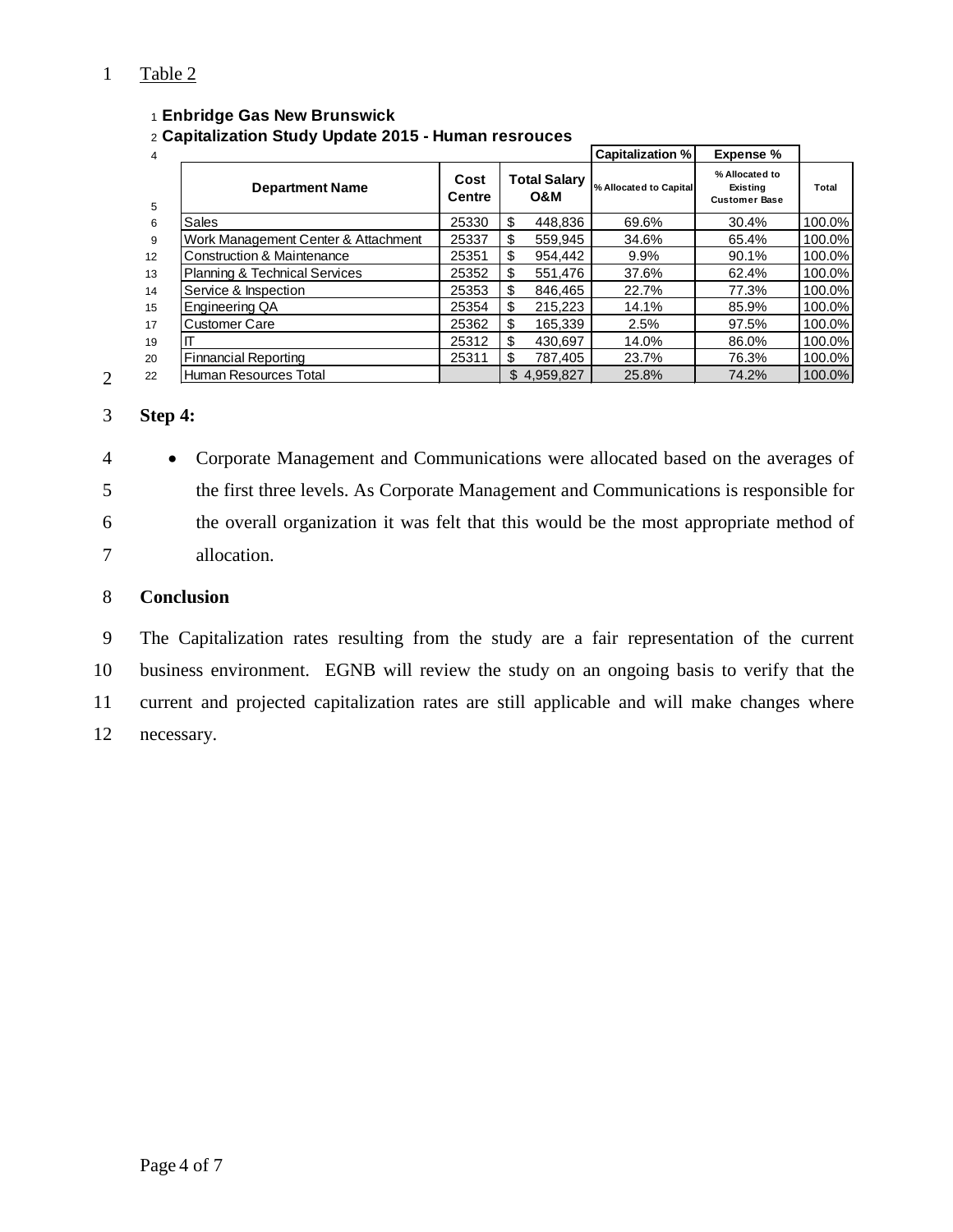#### 1 **Additional information (2013 vs. 2015 results)**

2 In 2015, fewer customer attachments resulted in reduced capitalization rates, the effect was

3 most visible in the following five departments:

- 4 Sales: More time was allocated in communicating with existing customers.
- 5 Marketing: Some research focused more on retaining customers.
- $6 \rightarrow$  Fleet & Facilities: The capitalization rate of this department reflects the capitalization 7 rate of "working" department. The working departments allocated less time in capital, 8 resulting in less capitalization in Fleet & Facilities.
- 9 Construction & Maintenance: the reduction in capitalization rate was a result from 10 fewer construction hours as a result of fewer customer attachments.
- 11 IT: Similar to Fleet & Facilities, the capitalization rate of this department reflected the 12 capitalization rate of "working" department. Reduction of capitalization rate in IT was 13 the result of the overall decrease in working departments.

14 Table 3

| 1  | Year | Department Name               | <b>Cost Centre</b> | % Allocated to<br>Capital | % Allocated to<br><b>Existing Customers</b> | <b>Employees</b><br>by Dept | Costs            |
|----|------|-------------------------------|--------------------|---------------------------|---------------------------------------------|-----------------------------|------------------|
| 2  | 2015 | Sales                         | 25330              | 69.6%                     | 30.4%                                       | 6                           | \$<br>547,992.94 |
| 3  | 2013 | Sales                         | 25330              | 88.8%                     | 11.2%                                       | 5                           | \$<br>534,702.55 |
| 4  |      |                               |                    |                           |                                             |                             |                  |
| 5  | Year | Department Name               | <b>Cost Centre</b> | % Allocated to<br>Capital | % Allocated to<br><b>Existing Customers</b> | <b>Employees</b><br>by Dept | Costs            |
| 6  | 2015 | Marketing                     | 25332              | 87.6%                     | 12.4%                                       | 0                           | \$<br>617,595.92 |
| 7  | 2013 | Marketing                     | 25332              | 94.0%                     | 6.0%                                        | $\mathbf{0}$                | \$<br>426,365.30 |
| 8  |      |                               |                    |                           |                                             |                             |                  |
|    | Year | <b>Department Name</b>        | <b>Cost Centre</b> | % Allocated to            | % Allocated to                              | <b>Employees</b>            | Costs            |
| 9  |      |                               |                    | Capital                   | <b>Existing Customers</b>                   | by Dept                     |                  |
| 10 | 2015 | Fleet & Facilities            | 25350              | 23.5%                     | 76.5%                                       | 0                           | \$1,198,978.34   |
| 11 | 2013 | Fleet & Facilities            | 25350              | 32.1%                     | 67.9%                                       | $\mathbf{0}$                | \$1,230,710.17   |
| 12 |      |                               |                    |                           |                                             |                             |                  |
| 13 | Year | <b>Department Name</b>        | <b>Cost Centre</b> | % Allocated to<br>Capital | % Allocated to<br><b>Existing Customers</b> | <b>Employees</b><br>by Dept | Costs            |
| 14 | 2015 | Construction &<br>Maintenance | 25351              | 9.9%                      | 90.1%                                       | 18                          | \$1,756,080.23   |
| 15 | 2013 | Construction &<br>Maintenance | 25351              | 15.1%                     | 84.9%                                       | 18                          | \$1,916,068.43   |
| 16 |      |                               |                    |                           |                                             |                             |                  |
| 17 | Year | <b>Department Name</b>        | <b>Cost Centre</b> | % Allocated to<br>Capital | % Allocated to<br><b>Existing Customers</b> | <b>Employees</b><br>by Dept | Costs            |
| 18 | 2015 | ΙT                            | 25312              | 14.0%                     | 86.0%                                       | 7                           | \$1,492,881.66   |
| 19 | 2013 | IT                            | 25312              | 23.1%                     | 76.9%                                       | 7                           | \$1,114,443.90   |

15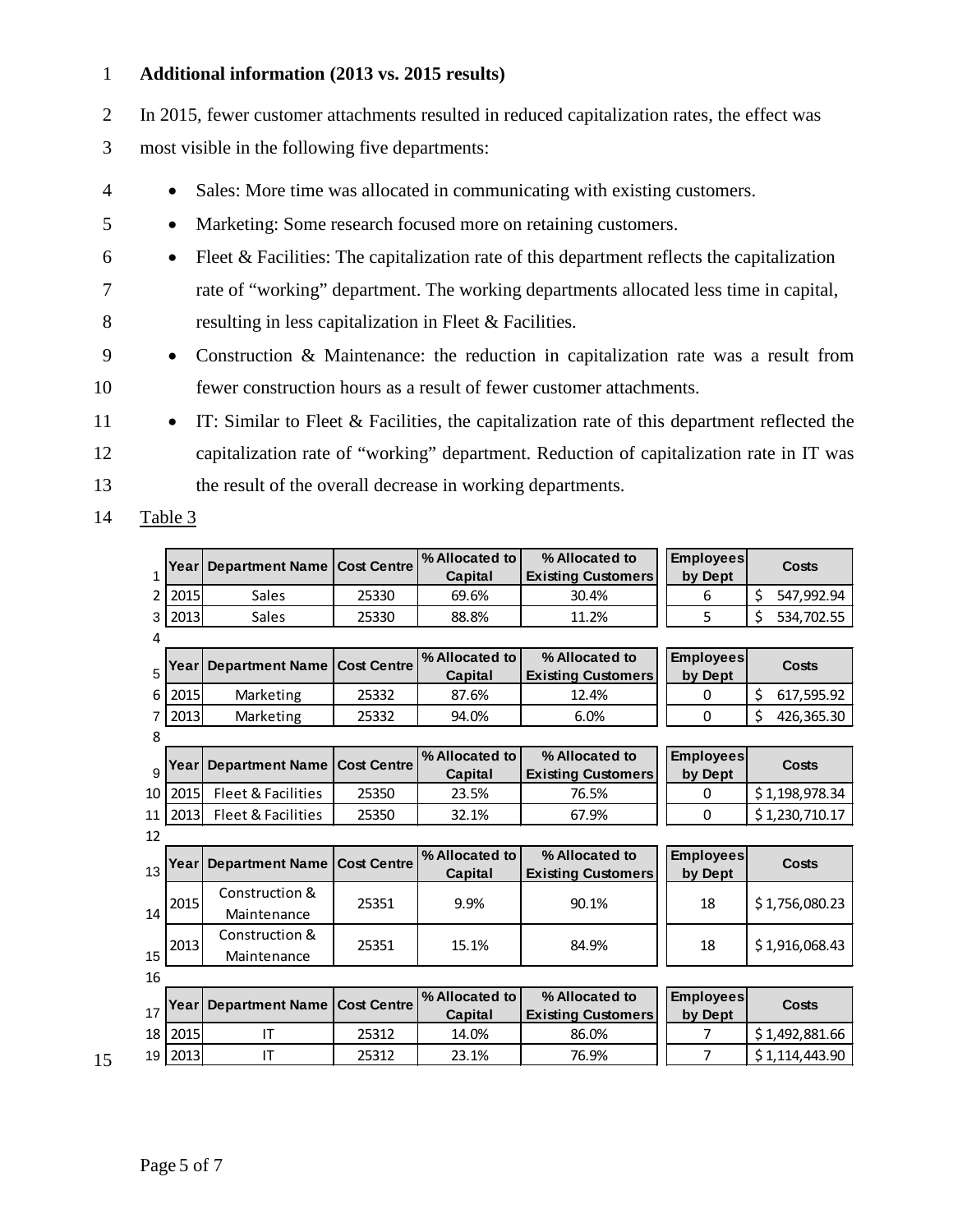# Table 4

#### **2015 - Summary**

| $\overline{2}$ | <b>SMG</b>                     | % Allocated to<br>Capital | % Allocated to<br>Existing<br><b>Customer Base</b> | 2015<br>employees      | <b>Costs</b>     |
|----------------|--------------------------------|---------------------------|----------------------------------------------------|------------------------|------------------|
| 3              | <b>Distribution Operations</b> | 18.7%                     | 81.3%                                              | 44                     | \$<br>3,827,298  |
| 4              | <b>Customer Experience</b>     | 17.1%                     | 82.9%                                              | 14                     | \$<br>3,005,345  |
| 5              | Marketing & Sales              | 71.5%                     | 28.5%                                              | 6                      | \$<br>1,349,780  |
| 6              | Finance & Control              | 18.3%                     | 81.7%                                              | 27                     | \$<br>3,245,878  |
| 7              | Human Resources & Regulatory   | 18.9%                     | 81.1%                                              | $\mathbf 0$            | \$<br>3,524,453  |
| 8              | Senior Mgmt Group              | 23.1%                     | 76.9%                                              | 6                      | \$<br>1,132,902  |
| 9              | <b>Totals</b>                  | 23.1%                     | 76.9%                                              | 97                     | \$16,085,655     |
| 10             | 2013 - Summary                 |                           |                                                    |                        |                  |
| 11             | <b>SMG</b>                     | % Allocated to<br>Capital | % Allocated to<br>Existing<br><b>Customer Base</b> | 2013<br>employees      | <b>Costs</b>     |
| 12             | <b>Distribution Operations</b> | 21.0%                     | 79.0%                                              | 44                     | \$<br>3,891,044  |
| 13             | <b>Customer Experience</b>     | 24.2%                     | 75.8%                                              | 17                     | \$<br>3,049,415  |
| 14             | Marketing & Sales              | 80.7%                     | 19.3%                                              | 5                      | \$<br>1,276,648  |
| 15             | Finance & Control              | 25.2%                     | 74.8%                                              | 22                     | \$<br>3,128,616  |
| 16             | Human Resources & Regulatory   | 25.2%                     | 74.8%                                              | $\overline{0}$         | \$<br>3,948,848  |
| 17             | Senior Mgmt Group              | 25.9%                     | 74.1%                                              | 9                      | \$<br>1,661,388  |
| 18             | <b>Totals</b>                  | 28.7%                     | 71.3%                                              | 97                     | \$16,955,960     |
| 19             | 2015 Changes over 2013         |                           |                                                    |                        |                  |
| 20             | <b>SMG</b>                     | % Allocated to<br>Capital | % Allocated to<br>Existing<br><b>Customer Base</b> | Change in<br>employees | <b>Costs</b>     |
| 21             | <b>Distribution Operations</b> | $-2.3%$                   | 2.3%                                               | $\Omega$               | \$<br>(63, 747)  |
| 22             | <b>Customer Experience</b>     | $-7.1%$                   | 7.1%                                               | $-3$                   | \$<br>(44, 071)  |
| 23             | Marketing & Sales              | $-9.2%$                   | 9.2%                                               | 1                      | \$<br>73,132     |
| 24             | Finance & Control              | $-6.9%$                   | 6.9%                                               | 5                      | \$<br>117,262    |
| 25             | <b>Human Resources</b>         | $-6.3%$                   | 6.3%                                               | $\mathbf 0$            | \$<br>(424, 395) |
| 26             | Senior Mgmt Group              | $-2.8%$                   | 2.8%                                               | $-3$                   | \$<br>(528,486)  |
| 27             | <b>Totals</b>                  | $-5.6%$                   | 5.6%                                               | $\bf{0}$               | \$<br>(870, 305) |

## 

 The overall average Capitalization drops from 28.7% in 2013 to 23.1% in 2015. This change was primarily due to fewer customer attachments in 2015.

 In 2015, all fleet and vehicle costs were accounted for in the Fleet and Facilities budget which was previously named the Logistics department budget. The fleet and vehicle costs were allocated by averaging the time of the employees who operate the vehicles by the overall fleet costs. In cases where a vehicle was not assigned to one individual in particular the department average was used.

Construction and Maintenance continues to operate with the in-house model established in

2013. Incentives programs were eliminated in 2013 and have not been resumed as of this date.

In 2013, a Communications department was formed as well as a Work Management Center.